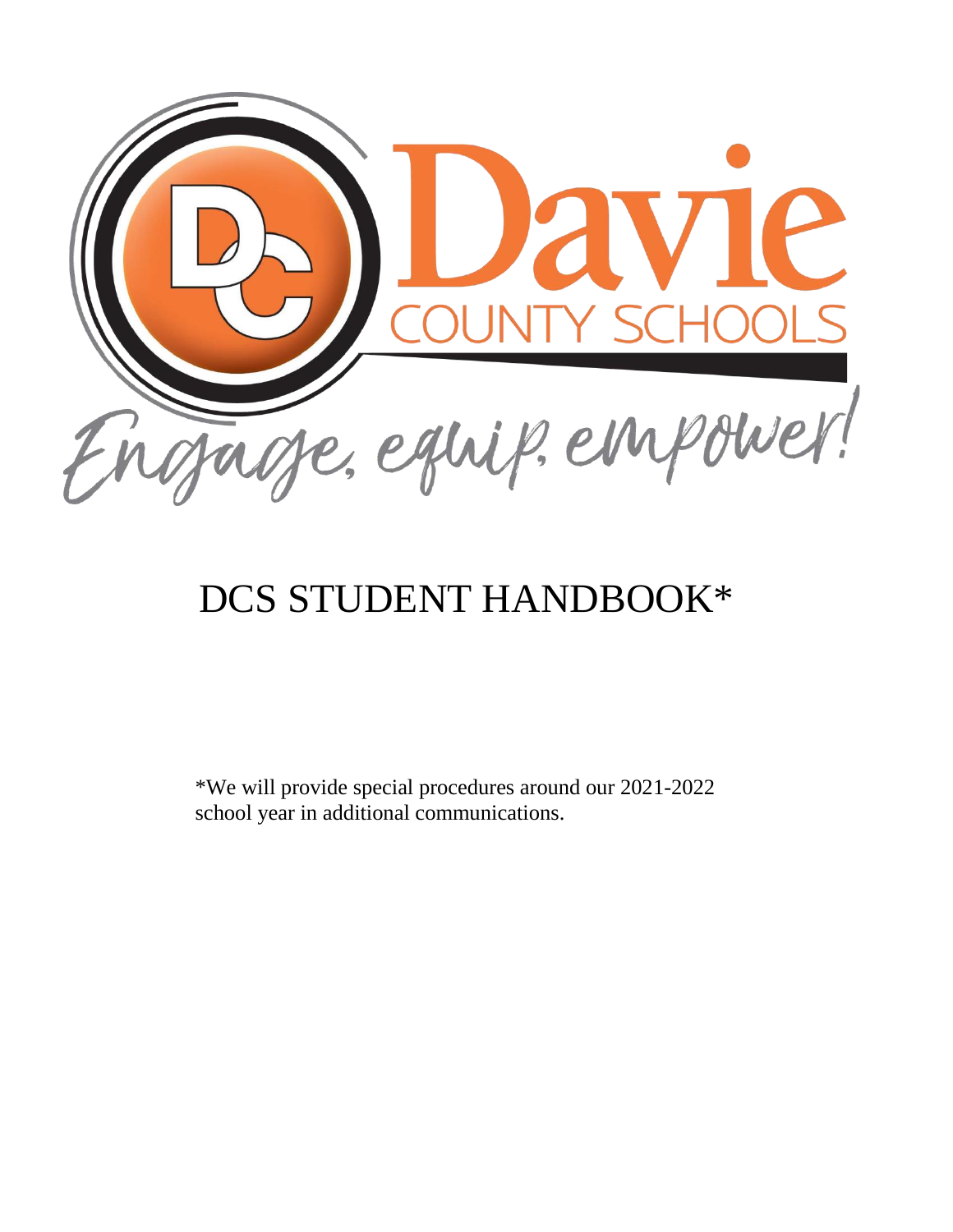# **WELCOME TO DAVIE COUNTY SCHOOLS**

Davie County Schools (DCS) is home to 13 schools and more than 400 teachers who are focused on meeting the diverse learning needs of nearly 6,000 students. We are pleased to be a part of your student's educational journey. Our mission is to engage, equip, and empower our students!

Research indicates there are multiple factors that influence student success. The partnership between parents and educators has a significant effect on the success of our students. The purpose of this handbook is to provide information about the policies and procedures that guide our administrators and staff to help keep our schools safe and efficient places for teaching and learning. We are providing this handbook to DCS families, so we can work together to support school safety and success for all students. If you ever have a question about any board policy or procedure in the school district, please feel free to contact a school principal, or the superintendent's office at 336-751-5921.

# **ACCESS TO POLICIES**

Students and families are encouraged to review and discuss the material contained in this handbook, which summarizes several important policies. **Please note that this document is not a comprehensive list of all district policies and that these summaries are not a substitute for the policies themselves. Full copies of all of the policies referenced in this handbook are available online at www.godavie.org and at the school system's central administrative offices at 220 Cherry Street in Mocksville. All other policies and procedures are available online at [www.godavie.org](http://www.davie.k12.nc.us/) .** Students and their families are urged to review the actual language of these policies and procedures, which include important information about student rights and responsibilities.

Please contact the administration of your student's school if you have questions about a policy.

# **IMPORTANT TOPICS Access to Rigor, Acceleration and Advanced Courses**

Our district provides opportunities for all students to expand their learning through academically challenging coursework and acceleration. See [Board Policy 3000, Goals and Objectives of the Educational Program.](https://boardpolicyonline.com/?b=davie&s=146735) 

# **Alcohol, Tobacco, Drugs**

A healthy learning environment is free of alcohol, tobacco products and drugs. The possession, use, distribution or sale of these substances in any form is prohibited on school property. The term "tobacco product" means any product that contains or that is made or derived from tobacco and is intended for human consumption, including all lighted and smokeless tobacco products, as well as electronic cigarettes, vaporizers, JUULs, MODs, and other electronic smoking devices even if they do not contain tobacco or nicotine. See [Board Policy 4300, Student Behavior Policies,](https://boardpolicyonline.com/?b=davie&s=146799) [Board Policy](https://boardpolicyonline.com/?b=davie&s=146808) [4320, Tobacco Products - Students,](https://boardpolicyonline.com/?b=davie&s=146808) [Board Policy 4325, Drugs and Alcohol,](https://boardpolicyonline.com/?b=davie&s=146809) [Code of Student Conduct.](https://docs.google.com/document/d/1NOpyxlPI9G2GTf1Xv8vgKKwg7ehJ-R2DOtB2aZEaSp0/edit?usp=sharing) 

# **Assault, Fighting, Threats**

Students who become angry or upset with anyone are encouraged to resolve conflicts peacefully. Teachers, counselors and other school personnel can help students find civil ways to handle disagreements. A student who threatens to harm, attempts to harm, or harms another student, staff member, school volunteer or visitor is subject to consequences. See [Board Policy 4300, Student Behavior Policies,](https://boardpolicyonline.com/?b=davie&s=146799) [Code of Student Conduct.](https://docs.google.com/document/d/1NOpyxlPI9G2GTf1Xv8vgKKwg7ehJ-R2DOtB2aZEaSp0/edit?usp=sharing) 

# **Attendance**

Coming to school every day ready to learn is important for your child's success—and it's required by state law for children between the ages of 7 and 16. Being tardy to class, skipping class or school, leaving campus without permission, or being in an unauthorized area is prohibited. Excused absences include: illness or injury, a death in the family, health care appointments, court appearances and religious observance. Absences will only be excused when a note is provided. Parent notes can excuse up to ten (10) days of absences per school year. Outside educational opportunities may be approved with advance notice. See [Board Policy 4400, Attendance.](https://boardpolicyonline.com/?b=davie&s=146825)

A student that has been present every day of the school year and has not exceeded the limit for tardies and/or early departures will receive a perfect attendance award at the end of the school year. A student is considered present for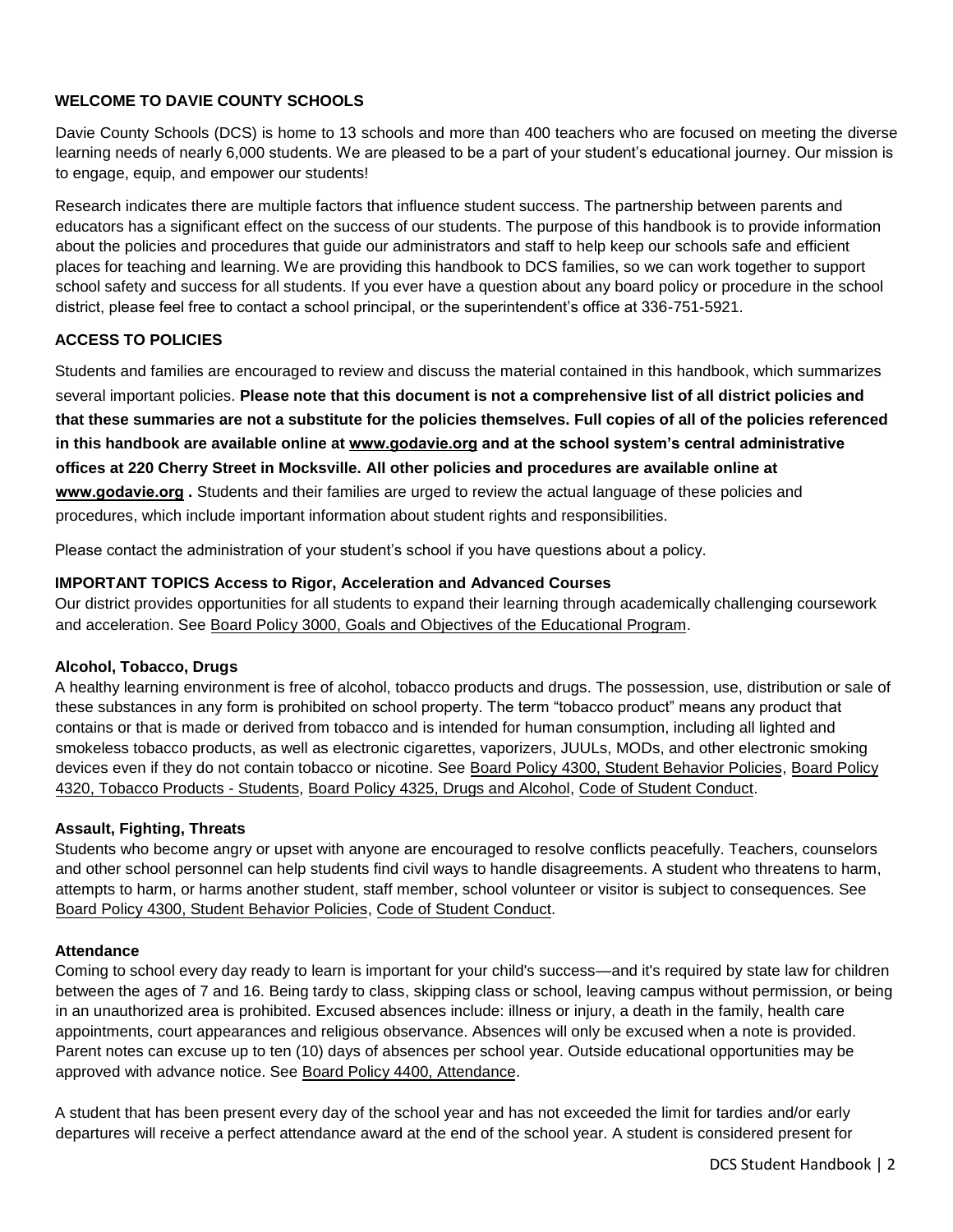school if they attend school at least 50% of the school day. A student who accumulates 10 tardies and/or early departures in a school year will not be eligible for perfect attendance.

# **Bullying and Harassment**

Bullying and harassment are unacceptable behaviors that should be immediately reported to an administrator. Bullying behavior or harassment is deliberate conduct intended to harm another person or group of persons. Such conduct violates this policy when any pattern of gestures or written, electronic or verbal communications, or any physical act or any threatening communication that: (1) places a student or school employee in actual and reasonable fear of harm to his or her person or damage to his or her property; or (2) creates or is certain to create a hostile environment by substantially interfering with or impairing a student's educational performance, opportunities or benefits.

Bullying and harassment include, but are not limited to, behavior described above that is reasonably perceived as being motivated by any actual or perceived differentiating characteristic or motivated by an individual's association with a person who has or is perceived to have a differentiating characteristic, such as race, color, religion, ancestry, national origin, gender, socioeconomic status, academic status, gender identity, physical appearance, sexual orientation, or mental, physical, developmental or sensory disability.

Examples of behavior that may constitute bullying or harassment include, but are not limited to, acts of disrespect, intimidation or threats, such as verbal taunts, name-calling and put-downs, epithets, derogatory comments or slurs, lewd propositions, exclusion from peer groups, extortion of money or possessions, implied or stated threats, assault, impeding or blocking movement, offensive touching or any physical interference with normal work or movement, and visual insults, such as derogatory posters or cartoons. Bullying and harassment may occur through electronic means ("cyberbullying"), such as through the Internet, emailing or text messaging, or by use of personal websites to support deliberate and repeated behavior intended to cause harm to persons or groups.

If bullying or harassment is suspected, parents should contact their child's school for help. Parents and students also can share safety concerns via the DCS School Hotline, 1-866-719-5890. See [Board Policy 1710, Prohibition Against](https://boardpolicyonline.com/?b=davie&s=146689) [Discrimination, Harassment and Bullying](https://boardpolicyonline.com/?b=davie&s=146689) and [Board Policy 1720, Discrimination, Harassment and Bullying Complain](https://boardpolicyonline.com/?b=davie&s=146690) [t](https://boardpolicyonline.com/?b=davie&s=146690) [Procedure.](https://boardpolicyonline.com/?b=davie&s=146690)

#### **Bus Conduct**

Bus transportation is an extension of the school day, and the same student behavior standards that apply in the classroom also apply on the bus and at the bus stop. A driver will report to the school administrator any misconduct or violation of the driver's instructions. Buses also have cameras on board to provide video and audio that school leaders may use to monitor student behavior. See [Board Policy 4300, Student Behavior Policies,](https://boardpolicyonline.com/?b=davie&s=146799) [Code of Student Conduct.](https://docs.google.com/document/d/1NOpyxlPI9G2GTf1Xv8vgKKwg7ehJ-R2DOtB2aZEaSp0/edit?usp=sharing)

# **Cheating, Plagiarism**

Cheating and plagiarism, including giving or receiving of any unauthorized assistance on academic work or copying and representing another's work as one's own, is prohibited. See [Board Policy 4300, Student Behavior Policies,](https://boardpolicyonline.com/?b=davie&s=146799) [Code of](https://docs.google.com/document/d/1NOpyxlPI9G2GTf1Xv8vgKKwg7ehJ-R2DOtB2aZEaSp0/edit?usp=sharing) [Student Conduct.](https://docs.google.com/document/d/1NOpyxlPI9G2GTf1Xv8vgKKwg7ehJ-R2DOtB2aZEaSp0/edit?usp=sharing)

#### **Character Education and Respect**

Every school has programs and activities to help students develop good character, including programs to help students understand, assess and take responsibility for their behavior and learning, as well as how to act responsibly toward others. School staff members ensure that positive behavior is practiced, demonstrated, modeled and reinforced within an environment of mutual respect, caring and dignity. See [Board Policy 3530, Citizenship and Character Education.](https://boardpolicyonline.com/?b=davie&s=146768)

#### **Complaint Procedures**

A student or parent may question a school-based decision by using the procedures outlined in the [Board Policy 1742](https://boardpolicyonline.com/?b=davie&s=146692)

[,](https://boardpolicyonline.com/?b=davie&s=146692) [Responding to Complaints.](https://boardpolicyonline.com/?b=davie&s=146692)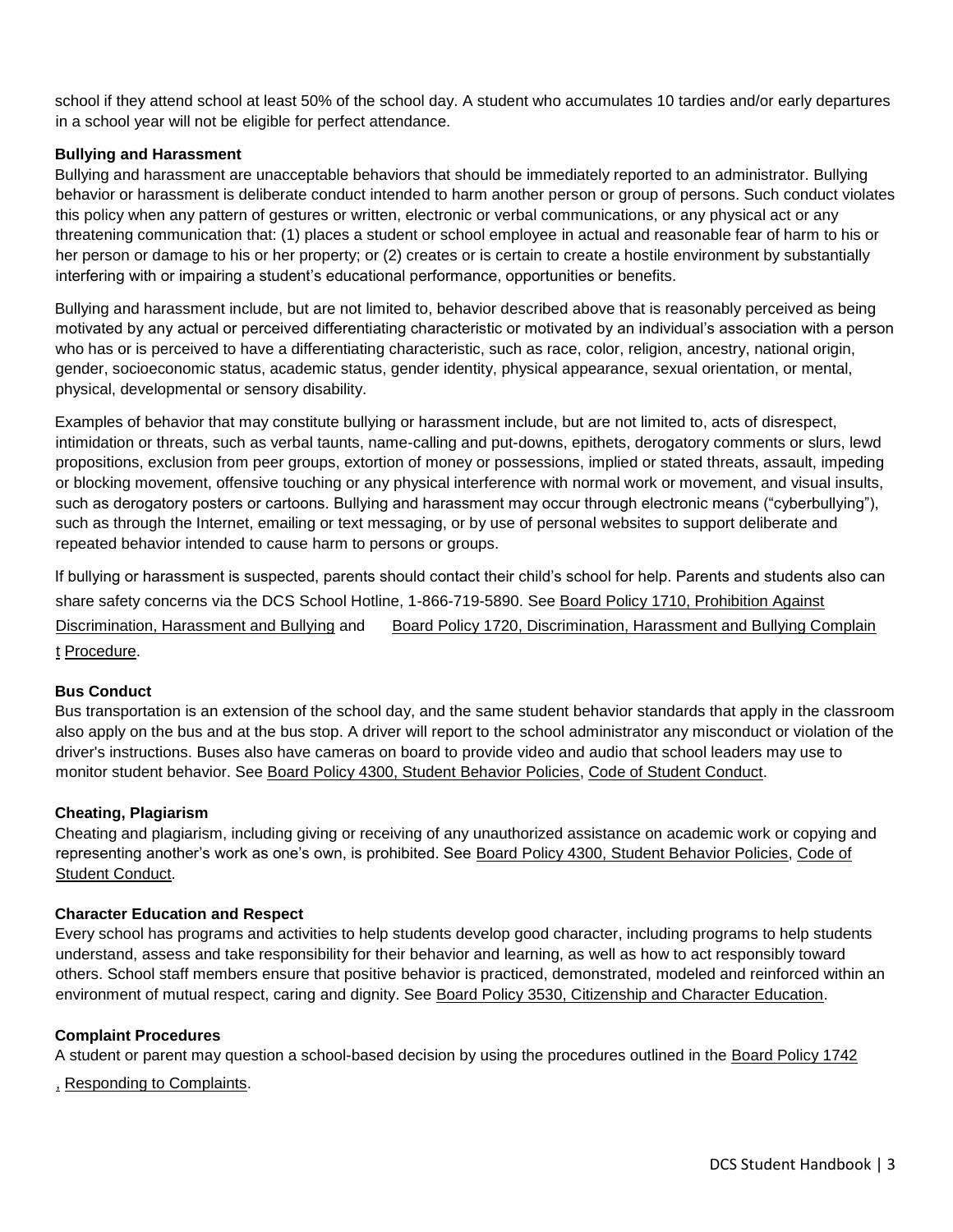# **Child Find for Students with Disabilities**

We are required to locate and identify young people with physical, emotional or intellectual disabilities who may be in need of special education and related services. Parents of children aged two years old or younger who may be in need of such services should contact the Children's Development Services Agency at 336-713-7412. Parents of children aged three or older who are not yet eligible to enter kindergarten should call the DCS Child Find Office at 336-751-2491. Parents of children in kindergarten through 12th grade should contact their child's school.

# **Disability Accommodations**

Section 504 of the Rehabilitation Act of 1973, as well as the ADA Amendments Act of 2008, prohibits discrimination against students with diagnosed physical or mental impairments that substantially limit one or more major life activities. Major life activities include, but are not limited to, learning, concentration, walking, seeing, breathing, hearing, lifting, bending, performing manual tasks, and the operation of major bodily functions/systems such as the immune, neurological or respiratory systems. For more information, including complaint procedures, please see [Board Policy 1730,](https://boardpolicyonline.com/?b=davie&s=146691)

[Nondiscrimination on the Basis of Disabilities.](https://boardpolicyonline.com/?b=davie&s=146691)

# **Dress Code**

To help keep our students focused on learning without distractions, we expect students and staff to dress appropriately. Our Code of Student Conduct prohibits disruptive, provocative, revealing, profane, vulgar, offensive, obscene or unsafe clothing or bodily appearances. See [Board Policy 4300, Student Behavior Policies,](https://boardpolicyonline.com/?b=davie&s=146799) [Board Policy 4316, Student Dress](https://boardpolicyonline.com/?b=davie&s=146806) [Code,](https://boardpolicyonline.com/?b=davie&s=146806) [Code of Student Conduct.](https://docs.google.com/document/d/1NOpyxlPI9G2GTf1Xv8vgKKwg7ehJ-R2DOtB2aZEaSp0/edit?usp=sharing)

#### **Driver's License Legislation**

North Carolina has legislation that motivates and encourages students to complete their high school education. The law requires the revocation of the student's driving permit or license if the student does not maintain adequate academic progress or drops out of school. Adequate academic progress is defined as passing 70% of the courses they are enrolled in during the semester. Student grades are reviewed at the end of each semester to determine their eligibility to maintain their driving privileges. The law became effective August 1, 1998. This law applies to all North Carolina students under the age of 18 who are eligible for a driving permit or license.

The legislation requires a student to present a Driving Eligibility Certificate, issued by the school. The certificate is good for only 30 days and must be presented to the Department of Motor Vehicles. Other documents needed to obtain a permit or license include a birth certificate, social security card, and Driver Education Completion Certificate.

The Driving Eligibility Certificate will only be issued to students making adequate academic progress. Students holding an active permit or license who do not meet the academic progress requirements will be reported to the Department of Motor Vehicles and their permit or license will be revoked by the Department of Motor Vehicles. There is a provision for a request for a review of the student's situation based on hardship considerations. Students may regain academic eligibility at the end of each semester.

North Carolina Senate Bill 57 requires that a student's driving permit or license be revoked for one year if a student is given a suspension for more than 10 consecutive days or an assignment to an alternative educational setting for more than 10 consecutive days for one of the following reasons:

- The possession or sale of an alcoholic beverage or an illegal controlled substance on school property;
- The possession or use on school property of a weapon or firearm that resulted in disciplinary action under

N.C. General Statute 115C-391 (d1) or that could have resulted in that disciplinary action if the conduct had occurred in a public school;

The physical assault on a teacher or other school personnel on school property.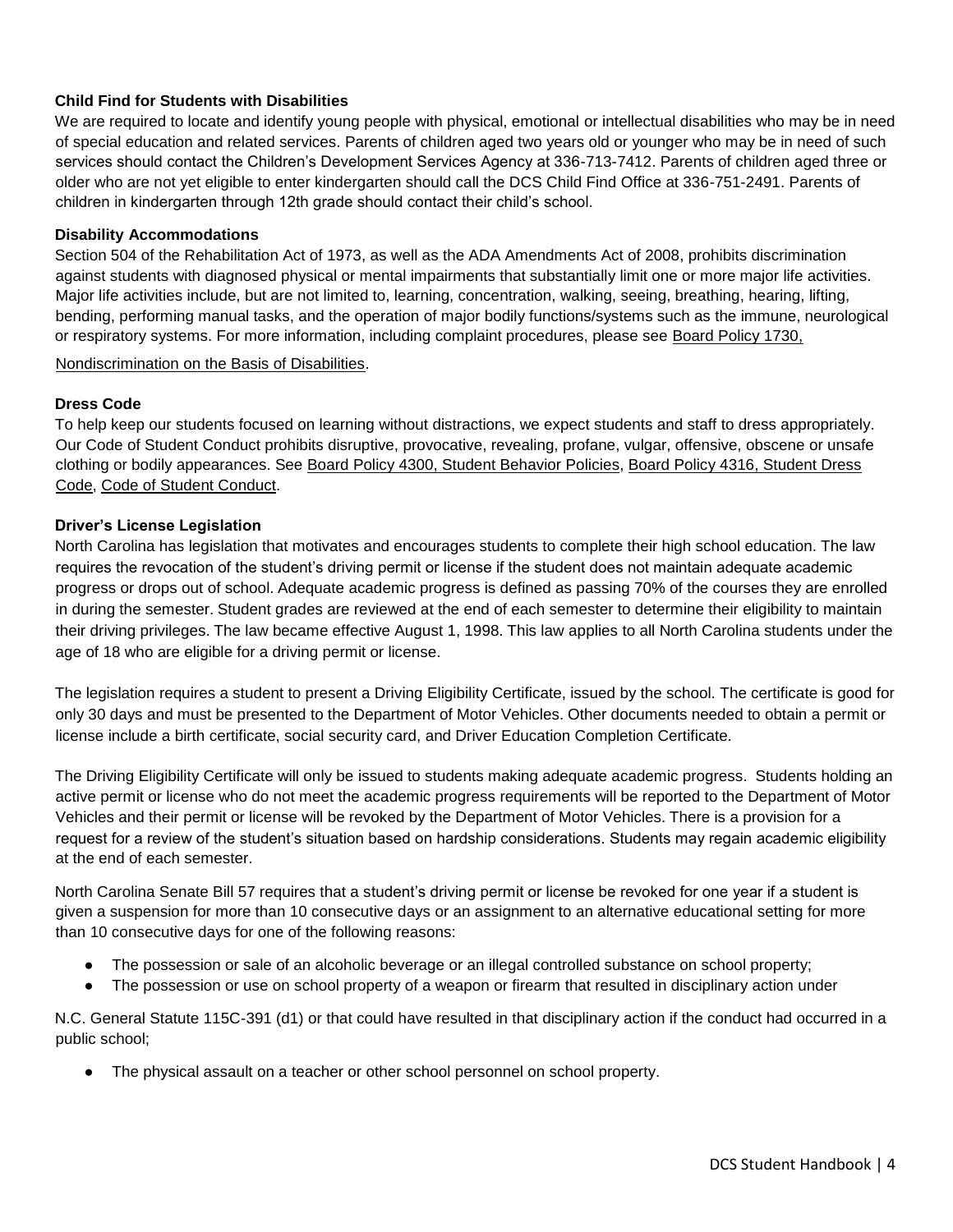# **Electronic Devices**

Except when authorized for instructional purposes, no student may use a wireless communication device or personal entertainment device during instructional hours. Any device used in violation of this policy will be confiscated and returned to the student's parent/guardian. See [Board Policy 4300, Student Behavior Policies.](https://boardpolicyonline.com/?b=davie&s=146799)

# **Food in School**

Student wellness and proper nutrition are related to a student's physical well-being, growth, development and readiness to learn. All meals and other items available for students to purchase from Child Nutrition Services meet strict nutritional requirements. All foods and beverages that are offered to students during the school day should support a school environment that promotes student health and wellness. See [Board Policy, 6140 Wellness Policy.](https://boardpolicyonline.com/?b=davie&s=146861)

# **Free or Reduced-Price School Meals**

If your family meets income eligibility requirements, your child may be able to receive free or reduced-price meals from the school cafeteria. All parents receive an application for this program in the mail. Applications also are available at your child's school. Visit DCS [Child Nutrition Meal Applications](http://www.schoolnutritionandfitness.com/index.php?sid=1496253184691&page=lunchapps) for more information.

# **Grading Scale and Class Rank**

North Carolina State Board of Education Policy GCS-L-004 established a 10-point grading scale for high school students statewide. For consistency, Davie County Schools uses the standard 10-point grading scale for students in grades 3-13 shown below:

| Letter<br>Grade | <b>Numeric</b><br>Grade | <b>Grade Points (for high schools only)</b> |
|-----------------|-------------------------|---------------------------------------------|
| A               | 90-100                  | 4.0                                         |
| в               | 80-89                   | 3.0                                         |
| С               | 70-79                   | 2.0                                         |
| D               | 60-69                   | 1.0                                         |
| F               | 59 and Below            | 0.0                                         |

In addition, the conversion of grades to quality points for grade point average (GPA) and student ranking is standardized for high school students across the state by GCS-L-004. Academic course levels and associated weights are defined as follows:

|                     | Freshman Class of 2015-16 and Beyond |                             | Freshmen Prior to 2015-16   |                             |
|---------------------|--------------------------------------|-----------------------------|-----------------------------|-----------------------------|
| <b>Course Level</b> | <b>Additional Weight</b>             | <b>Quality Points/Scale</b> | <b>Additional</b><br>Weight | <b>Quality Points/Scale</b> |
| <b>Standard</b>     | (none)                               | 4.0                         | (none)                      | 4.0                         |
| <b>Honors</b>       | 0.5                                  | 4.5                         | 1.0                         | 5.0                         |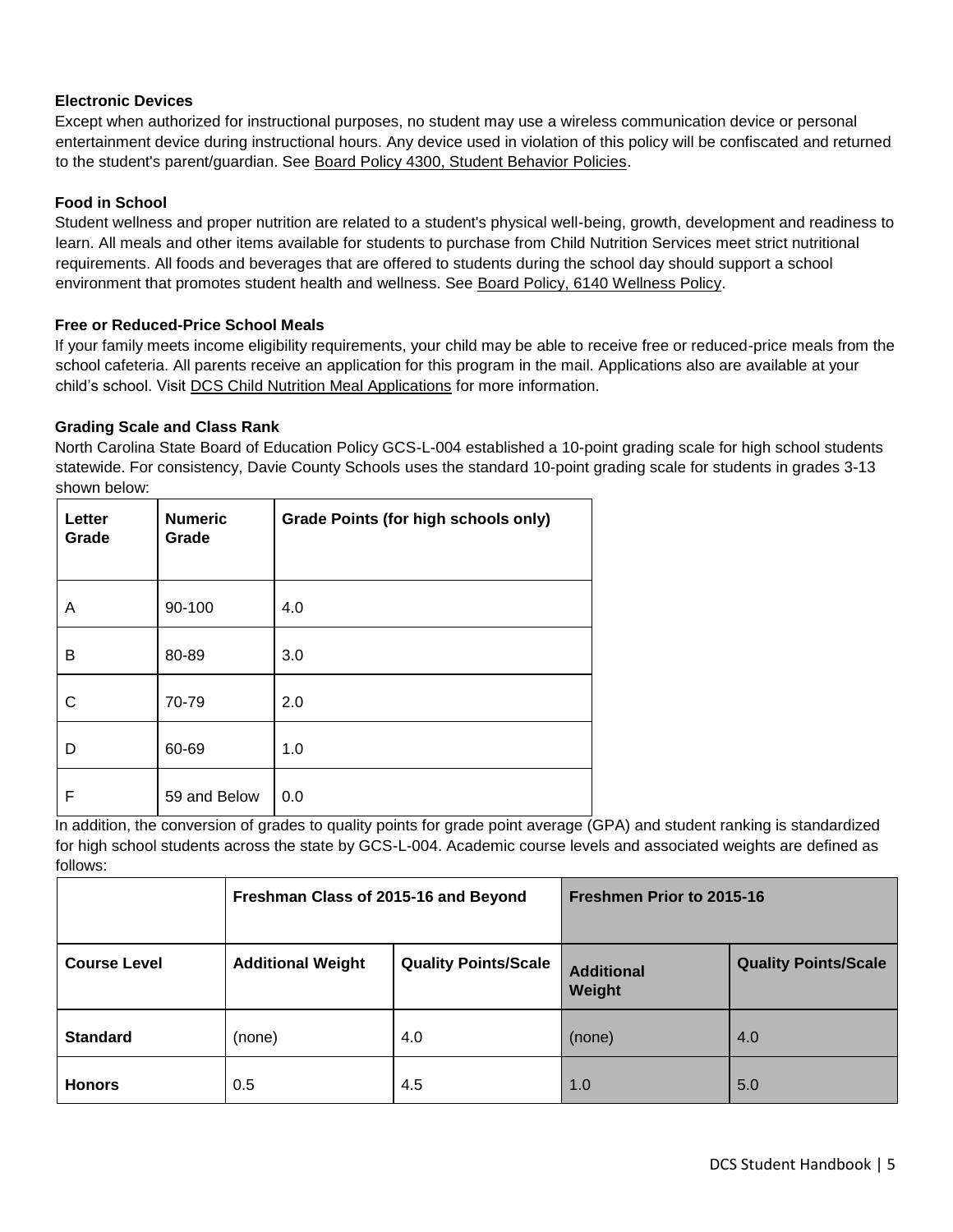| <b>Advanced</b><br><b>Placement (AP)</b> | 1.0 | 5.0 | 2.0 | 6.0 |
|------------------------------------------|-----|-----|-----|-----|
| <b>College/Dual</b><br><b>Enrollment</b> | 1.0 | 5.0 | 1.0 | 5.0 |

The official class rank is calculated using the weighted grade point average in which quality points are provided for grades according to course level and the weighting system shown above. See [Board Policy 3420, Student Promotion an](https://boardpolicyonline.com/?b=davie&s=146757) [d](https://boardpolicyonline.com/?b=davie&s=146757) [Accountability,](https://boardpolicyonline.com/?b=davie&s=146757) [Board Policy 3450, Class Rankings,](https://boardpolicyonline.com/?b=davie&s=146761) [Board Policy 3460, Graduation Requirements,](https://boardpolicyonline.com/?b=davie&s=146762) [Board Policy 3460-A](https://boardpolicyonline.com/?b=davie&s=146763) [Davie County Early College High School Graduation Requirements for High School Diploma,](https://boardpolicyonline.com/?b=davie&s=146763) and specific school procedures for more details about Special Academic Recognitions.

# **Homeless Students**

The [McKinney-Vento Program](http://davie.k12.nc.us/district/departments/student-services/mckinney-vento/) is federal legislation that provides legal protection to children and youth experiencing a

housing crisis. Please contact the McKinney-Vento liaison at your child's school for more information.

# **Honor Roll**

DCS has many students who are to be applauded for their efforts, hard work, and dedication in maintaining high grades. Each quarter, students in grades 3-12 are eligible for participation in the DCS Honor Roll program when all grades/indicators on their report cards are:

- **A and/or B** when using the A-F grading scale;
- **E or S** when using the grading scale of E-Excellent, S-Satisfactory, N-Needs Improvement, U-Unsatisfactory; ●

**P** when using the grading scale of P-Pass, F-Fail, INC-Incomplete.

Students who have earned the grades noted above are issued an Honor Roll Card, which entitles them to receive discounts from local businesses. These discounts may be found on the DCS' website by selecting the Students link, then the [Honor Roll](http://davie.k12.nc.us/district/public-information/honor-roll/) link.

# **Inclement Weather**

DCS may make the decision to close early, to delay, or to cancel school when winter weather makes driving conditions hazardous. We will make every reasonable effort to make announcements by 6:00 AM. If a decision can be made in the evening, we will do so. **If no announcement is made, schools will operate on a normal schedule. If an announcement is made, it is applicable to those students and staff scheduled to report that day.**

To communicate how inclement weather has affected our normal school operation, the School Messenger telephone notification system will be used to announce schedule changes to all parents, students, and staff. School Messenger will begin calling parents and students at 6:00 AM, but it takes some time for the system to call the homes. The message will also be available on the DCS Message Line (336-753-1797 for English; 336-753-1798 for Spanish). In addition, announcements will be made on the local radio and television stations listed on our website and communicated through the DCS' website, Facebook and Twitter pages.

# **Non-Discrimination**

We are committed to providing a non-discriminatory, inviting and inclusive school environment for all students. We have broad protections against discrimination as set forth in multiple Board policies, including Policy [1710 a](https://boardpolicyonline.com/?b=davie&s=146689)nd [1720.](https://boardpolicyonline.com/?b=davie&s=146690) Parents and students who perceive any form of discrimination should report it to the school principal. Parents and students also should contact the principal to request assistance or accommodations to assure a non-discriminatory, inviting and inclusive school environment. See [Board Policy 1710, Prohibition Against Discrimination, Harassment and Bullying.](https://boardpolicyonline.com/?b=davie&s=146689)

# **Parental Right to Withhold Consent and Opt Out**

Parents may request in writing to opt out of any of the following: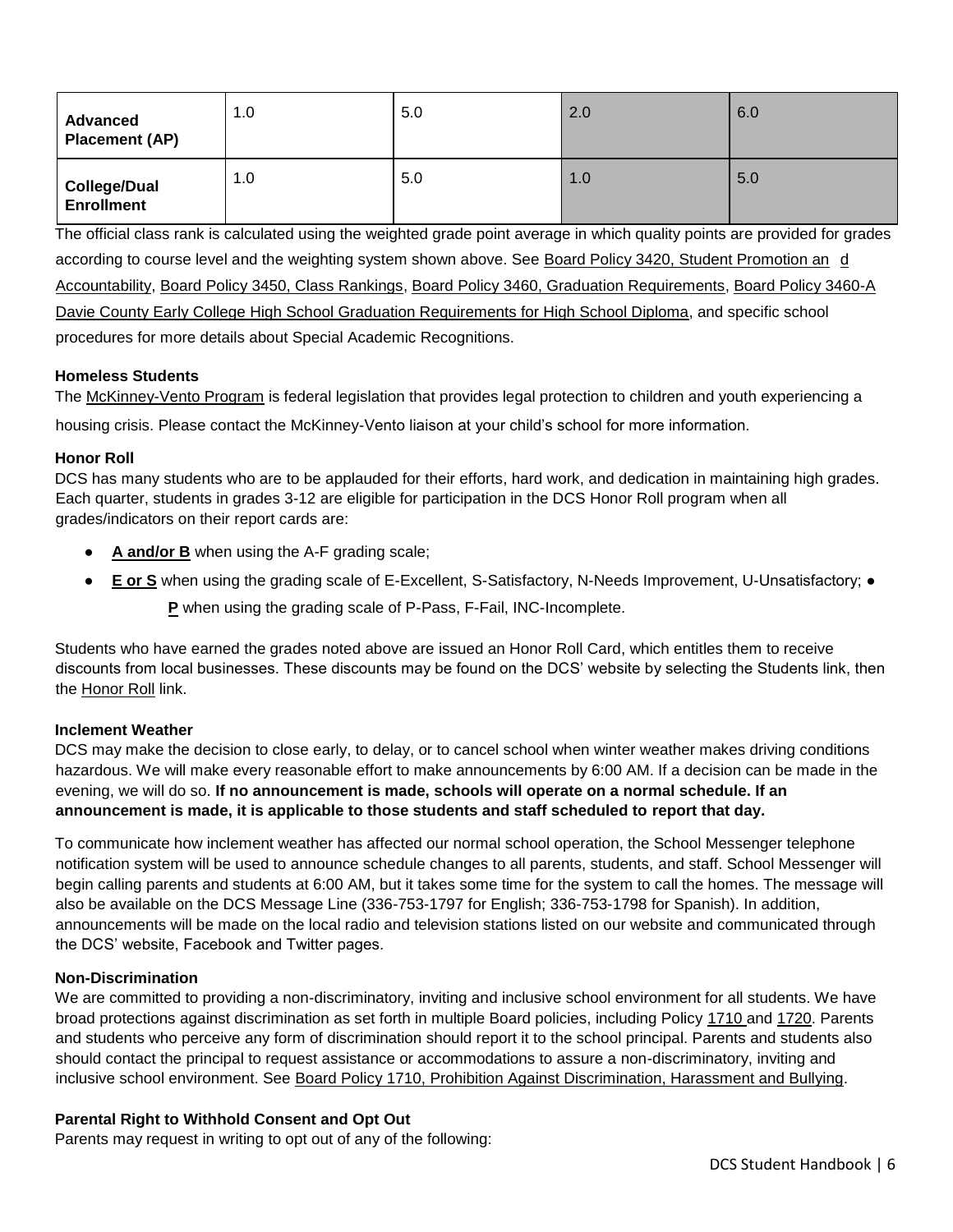- Release of the student's directory information (see [Board Policy 4700, Student Records\)](https://boardpolicyonline.com/?b=davie&s=146827)
- Release of the student's name, address and telephone number to military recruiters or colleges/universities (see [Board Policy 4700, Student Records\)](https://boardpolicyonline.com/?b=davie&s=146827)
- The student's participation in certain instructional activities related to reproductive health and safety (see [Boar](https://boardpolicyonline.com/?b=davie&s=146769)

[d Policy 3540, Family Life Education\)](https://boardpolicyonline.com/?b=davie&s=146769)

- The student's participation in academic or career guidance or personal or social counseling services of a generic nature offered to groups of students (see [Board Policy 3610, Counseling Program\)](https://boardpolicyonline.com/?b=davie&s=146772)
- The student's participation in certain types of surveys (see [Board Policy 4720, Survey of Students\)](https://boardpolicyonline.com/?b=davie&s=146830)
- The child's participation in certain non-emergency physical exams or screenings
- The collection, disclosure or use of the child's personal information form marketing purposes. The school system generally will not conduct such activities; however, the school system may collect such information from students if the information is used for the exclusive purpose of developing, evaluating, or providing educational products or services for or to students or educational institutions (see [Board Policy 4720, Survey of Students\)](https://boardpolicyonline.com/?b=davie&s=146830)
- The release of the child's free and reduced-price meal information to State Medicaid or State Children's Health Program (SCHIP)

#### **School Assignment**

Students are assigned to a school based on where they are domiciled. Parents may request reassignment upon enrollment or by June 1 of the previous school year if already enrolled. Schools may ask for this information earlier. Final reassignment decisions will be made by June 30. A transfer or reassignment is valid for no more than one school year. In determining reassignments, the superintendent considers and makes a determination based upon the best interest of the child, the orderly and efficient administration of the public schools, health and safety of students, and the academic, discipline, and attendance standing of the student. The student must continue to be in good standing in terms of academics, discipline, attendance, and receive a recommendation from the principal for a reassignment to be renewed. See [Board Policy 4150, School Assignment,](https://boardpolicyonline.com/?b=davie&s=146788) [Board Policy 4115, Behavior Standards for Transfer Students,](https://boardpolicyonline.com/?b=davie&s=146783) and [Board](https://boardpolicyonline.com/?b=davie&s=146786) [Policy 4130, Discretionary Admission.](https://boardpolicyonline.com/?b=davie&s=146786)

#### **School Meal Charges**

Students must pay for school meals in a timely manner. We do not permit any meal purchase that will result in a negative account balance. If a student forgets or loses their meal money, we will provide an alternate meal at no cost. Parents are notified of low balances in a child's meal account at regular intervals during the school year. See [Board Policy, 6220](https://boardpolicyonline.com/?b=davie&s=146864) [Operation of School Nutrition Services.](https://boardpolicyonline.com/?b=davie&s=146864)

#### **Search, Seizure**

Schools must be safe and free of weapons, drugs and other contraband. School officials may search a student, student lockers, student automobiles or school computers under the circumstances outlined in Board Policy, and may seize any illegal, unauthorized or contraband materials discovered during the search. See [Board Policy 4342, Student Searches.](https://boardpolicyonline.com/?b=davie&s=146817)

#### **Seclusion, Restraint and Reasonable Force**

The use of seclusion, restraint and isolation of students is governed by N.C. General Statute 115C-391.1, Board Policy and Regulation & Procedures. To the extent allowed by these laws, policies and procedures, N.C. General Statute 115C-390.3 authorizes school personnel to use reasonable force to control behavior or remove a person from the scene when necessary to correct students, quell a disturbance threatening injury to others, obtain possession of weapons or other dangerous objects on the person or within the control of a student, act in self-defense or to protect other persons or property, or to maintain order on educational property, in the classroom, or at a school-related activity on or off educational property. Also, see [Board Policy 4300, Student Behavior Policies,](https://boardpolicyonline.com/?b=davie&s=146799) [Board Policy 4302 School Plan fo](https://boardpolicyonline.com/?b=davie&s=146801) [r](https://boardpolicyonline.com/?b=davie&s=146801) [Management of Student Behavior](https://boardpolicyonline.com/?b=davie&s=146801) and [Regulation Code 4302-R Rules for Use of Seclusion and Restraint](https://boardpolicyonline.com/?b=davie&s=146802) in School[s.](https://boardpolicyonline.com/?b=davie&s=146802)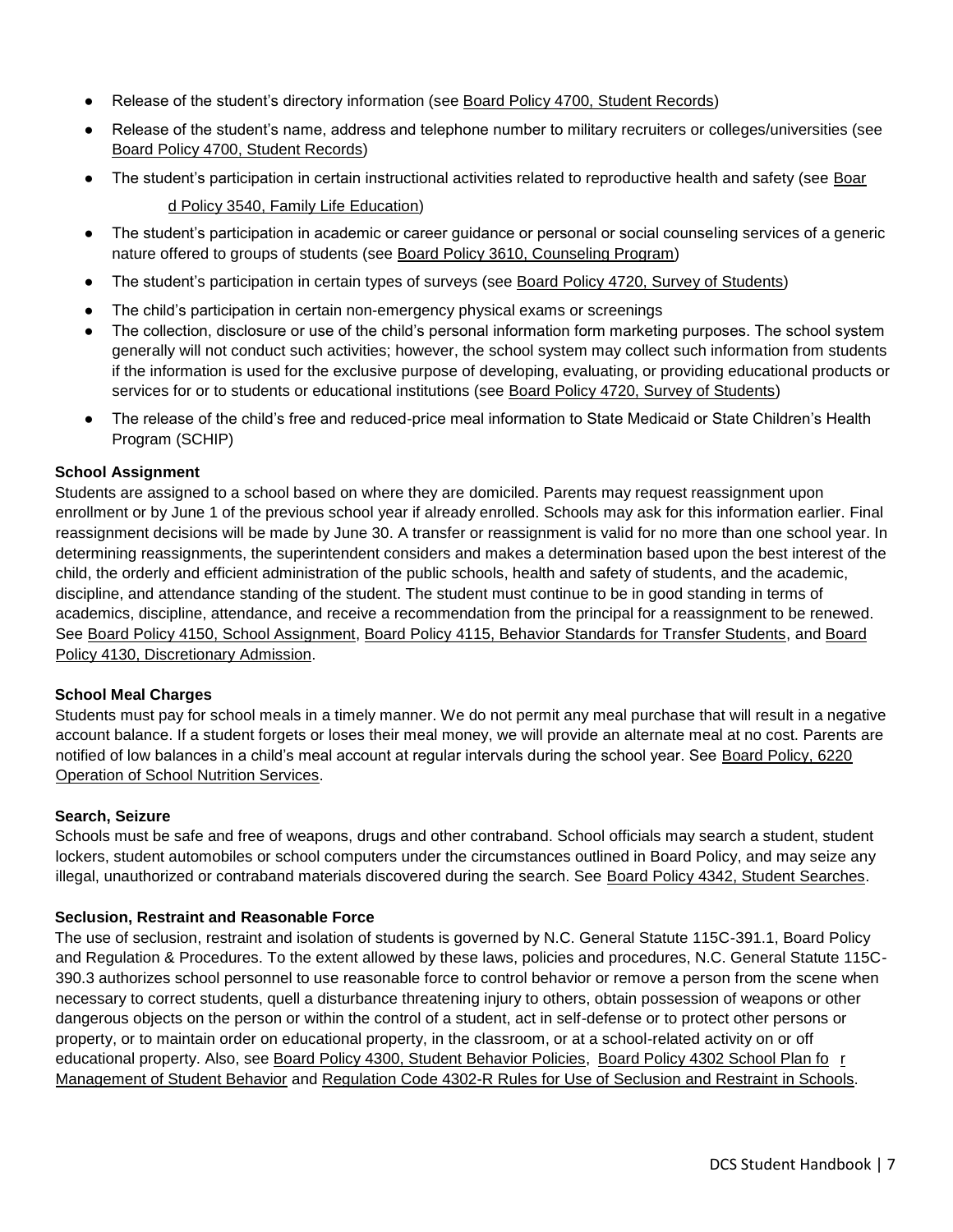# **Special Education**

We provide special education and related services to students identified with a disability according to the Individual with Disabilities Act (IDEA) and N.C. Public School Law, Article 9. Parents of children who are ages three to those who are eligible to enter kindergarten should contact Peggy Nuckolls, Director of Preschools, at 336-751-0016 for more information. Parents of children in kindergarten through 12th grade should contact their child's school. They can also contact the district at 336-751-2491 or Jennifer Custer, Director of Exceptional Children's Programs at [custerj@davie.k12.nc.us.](mailto:custerj@davie.k12.nc.us) 

#### **Student Discipline and Code of Student Conduct**

All decisions related to student behavior are guided by the Davie Board of Education's commitment to create safe, orderly and inviting schools. Each student has the right to a wholesome and supportive learning atmosphere, and no student has the right to disrupt or interfere in the learning process of fellow students. DCS recognizes that establishing order and maintaining discipline in the school setting can be achieved only through the cooperative efforts of school personnel, students and parents/guardians.

To facilitate and promote cooperation among students, parents, and school personnel, the administration has established system-wide standards for the proper conduct and behavior of students in Davie County Schools called the Code of Student Conduct. The detailed [Code of Student Conduct](https://docs.google.com/document/d/1NOpyxlPI9G2GTf1Xv8vgKKwg7ehJ-R2DOtB2aZEaSp0/edit?usp=sharing) is available online.

The principal has the authority and responsibility to take appropriate action regarding any prohibited or criminal student behavior. The principal is responsible for informing students and parents of any standards or rules that, if violated, could result in short-term or long-term suspension or expulsion.

The teacher has the responsibility to manage student behavior in the classroom and while students are under his/her supervision. Teachers and other school personnel have the authority to remove disruptive students using reasonable force in situations when necessary:

- 1) to quell a disturbance threatening injury to others;
- 2) to obtain possession of a weapon or other dangerous object
- 3) for self-defense
- 4) for the protection of persons or property; or
- 5) to maintain order on school property or a school-related activity on or off school property.

The Board of Education prohibits corporal punishment, believing that other consequences are more appropriate and effective for teaching self control. Reasonable force necessary to protect oneself or others is not considered corporal punishment.

Disciplinary actions for students identified as exceptional children according to North Carolina guidelines will conform to Policies Governing Services for Children with Disabilities as adopted by the State Board of Education.

See [Board Policy 4300, Student Behavior Policies,](https://boardpolicyonline.com/?b=davie&s=146799) [Board Policy 4302 School Plan for Management of Student Behavior](https://boardpolicyonline.com/?b=davie&s=146801) an[d Regulation Code 4302-R Rules for Use of Seclusion and Restraint in Schools,](https://boardpolicyonline.com/?b=davie&s=146802) [Code of Student Conduct.](https://docs.google.com/document/d/1NOpyxlPI9G2GTf1Xv8vgKKwg7ehJ-R2DOtB2aZEaSp0/edit?usp=sharing) **The Student/Parent Handbook does NOT include all DCS discipline policies. Additional policies and information may be found online at [www.godavie.org](http://www.davie.k12.nc.us/).** 

# **Student Information in PowerSchool**

PowerSchool is a statewide student information system that gives parents access to real-time information including attendance and grades (for grades 3 and up). All parents have access to PowerSchool through the [Parent Portal.](http://davie.k12.nc.us/district/departments/instructional/accountability-and-student-information/powerschool/)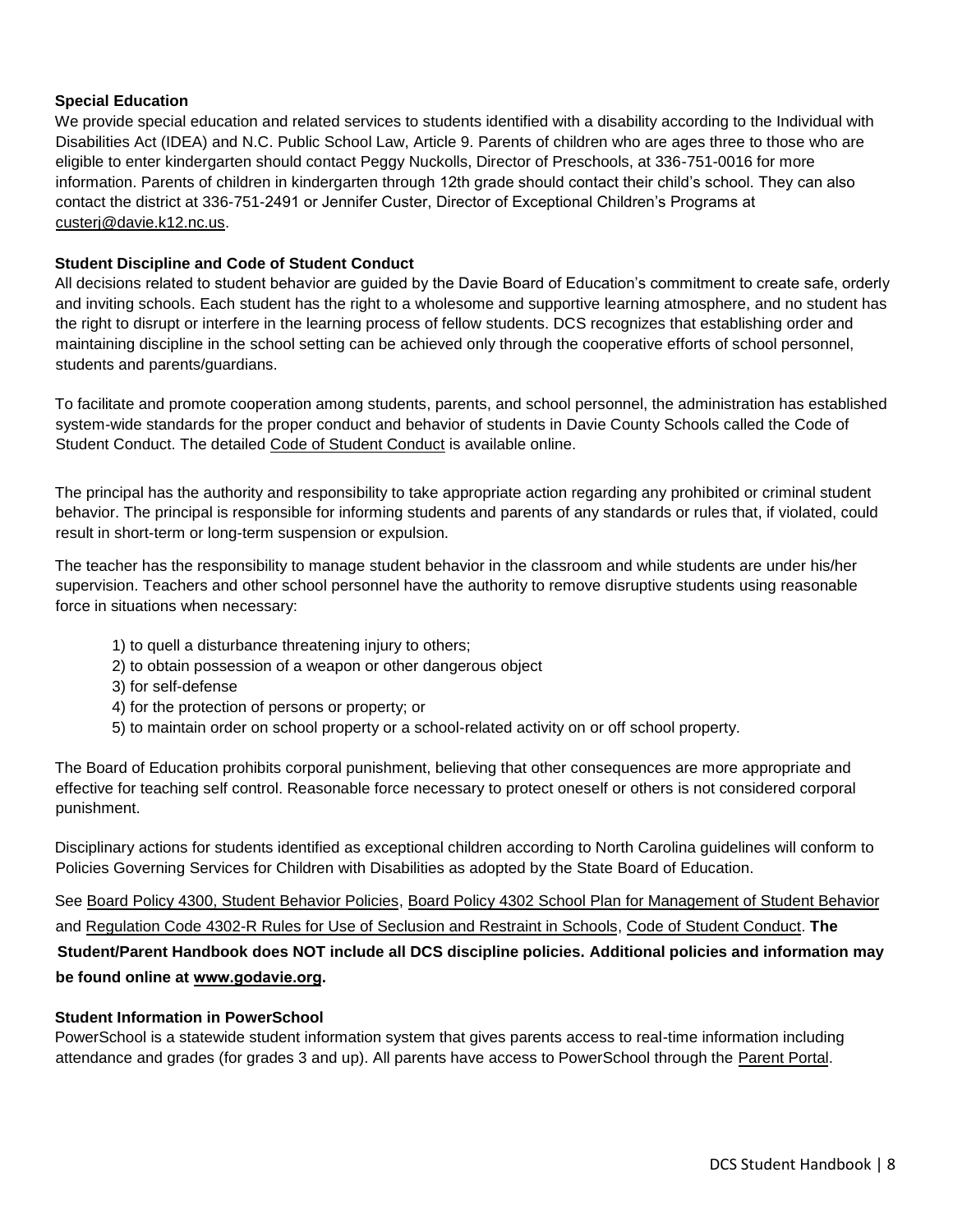# **Student Records and Directory Information**

A federal law known as "FERPA" provides parents and eligible students with rights to inspect and review the student's education records, to request amendments to such records, and to file a complaint with the U.S. Department of Education regarding an alleged FERPA violation.

FERPA also provides that student records and personally identifiable information contained in those records generally may be released to third parties only if the parents or eligible students provide written consent. One of those exceptions to this requirement is that "Directory Information" about a student may be released to anyone upon request unless the parent or eligible student has opted out of the disclosure of such information. "Directory Information" includes the student's name, grade, school most recently attended, dates of attendance, date of graduation, awards received, participation in officially recognized activities and sports, weight and height of members of athletic teams, address, email address, telephone number, and photograph. **Any parent, guardian or eligible student who does not want directory information released must notify the school in writing at the beginning of each year or upon enrollment.** 

For additional information relating to FERPA and student records, please see [Board Policy 4700, Student Records.](https://boardpolicyonline.com/?b=davie&s=146827)

# **Student Responsible Use Agreement**

The Responsible Use Agreement (RUA) is intended to set forth the specific obligations and responsibilities for DCS students who use school owned or personal equipment and access the school system's network. The network must be used for educational purposes. Access to equipment and the network is a privilege, not a right. Users of the network are responsible for their behavior and communications. There should be no expectation of privacy when using the school network. Access will be provided only to those students who agree to act in a responsible, ethical and legal manner. See [Board Policy 3225, Technology Responsible Use.](https://boardpolicyonline.com/?b=davie&s=146748)

#### **Student Support Services**

Our school counseling programs support students in their personal and social development and help them transition from school to higher education or a career. See Board Policy regarding the Counseling Program.

# **Student Surveys**

Our district sometimes partners with individuals and agencies conducting research. We review and approve or deny requests from individuals or agencies for any research project. Research can include surveys of staff or students. See [Board Policy 4720, Survey of Students.](https://boardpolicyonline.com/?b=davie&s=146830)

# **Volunteering in Your Child's School**

State law (N.C. General Statute 95-28.3) provides parents up to four hours of unpaid leave each year to volunteer in your child's school. Volunteers provide our students and staff with invaluable services that better the education experience. To learn more about volunteering, please review the Volunteer Handbook that can be found on the DCS' website, select the Parents/Community link, select the [Volunteer](http://davie.k12.nc.us/parents/volunteer/) link. See [Board Policy 5015, School Volunteers.](https://boardpolicyonline.com/?b=davie&s=146835)

#### **Weapons**

Students are not permitted to possess, handle or transmit any weapon, facsimile of a weapon, dangerous instrument/ substance or other object that can reasonably be considered or used as a weapon or dangerous instrument/ substance. See [Board Policy 4300, Student Behavior Policies;](https://boardpolicyonline.com/?b=davie&s=146799) [Board Policy 4333, Weapons, Bomb Threats, Terrorist Threats an](https://boardpolicyonline.com/?b=davie&s=146813) [d](https://boardpolicyonline.com/?b=davie&s=146813) [Clear Threats to Safety,](https://boardpolicyonline.com/?b=davie&s=146813) [Code of Student Conduct.](https://docs.google.com/document/d/1NOpyxlPI9G2GTf1Xv8vgKKwg7ehJ-R2DOtB2aZEaSp0/edit?usp=sharing)

# **OTHER BOARD POLICIES OF INTEREST**

[1330, Civility](https://boardpolicyonline.com/?b=davie&s=146685) [3320, School Trips](https://boardpolicyonline.com/?b=davie&s=146753) [3470, Alternative Learning Programs/Schools](https://boardpolicyonline.com/?b=davie&s=146764) [3620, Extracurricular Activities and Student Organizations](https://boardpolicyonline.com/?b=davie&s=146773)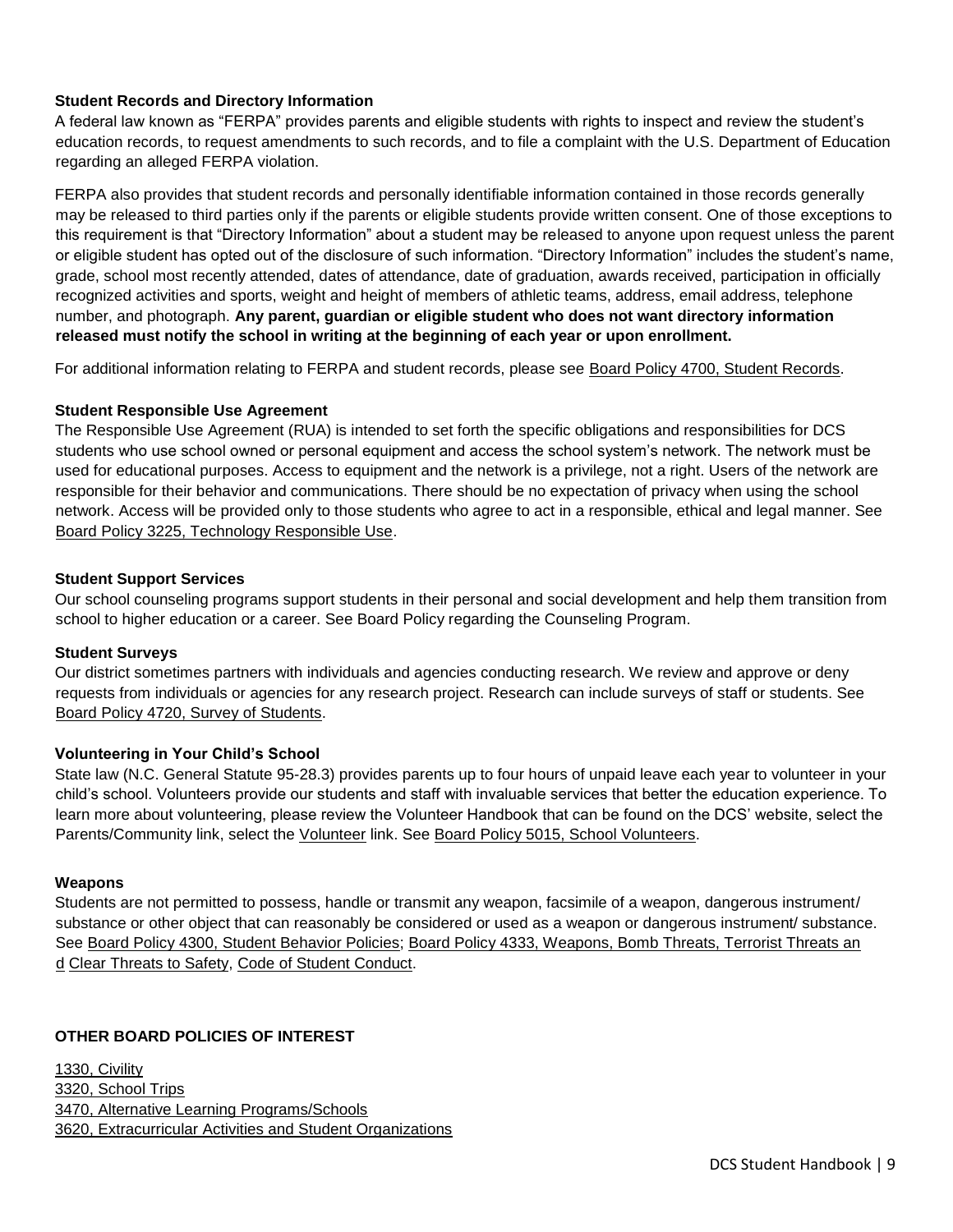[4001, Equal Educational Opportunities](https://boardpolicyonline.com/?b=davie&s=146776) [4220, Student Insurance Program](https://boardpolicyonline.com/?b=davie&s=146793) [4260, Student Sex Offenders](https://boardpolicyonline.com/?b=davie&s=146797) [4310, Integrity and Civility](https://boardpolicyonline.com/?b=davie&s=146804) [4315, Disruptive Behavior](https://boardpolicyonline.com/?b=davie&s=146805) [4331, Assaults, Threats and Harassment](https://boardpolicyonline.com/?b=davie&s=146812) [5](https://boardpolicyonline.com/?b=davie&s=146812)[020,](https://boardpolicyonline.com/?b=davie&s=146836) [Visitors to Schools](https://boardpolicyonline.com/?b=davie&s=146836)

# **STUDENT HEALTH AND SAFETY Asbestos**

As required by federal and state laws, this notice is to inform all workers and building occupants and/or their legal guardians about asbestos in school buildings. Anyone who wishes to see the asbestos files may contact the school or call Michael Spillman, DCS Maintenance Department, 336-751-1991.

#### **Cervical Cancer, Cervical Dysplasia and Human Papillomavirus**

State law, N.C. General Statute 115C-47(51), requires school districts to provide information about cervical cancer, cervical dysplasia and human papillomavirus to parents and guardians of students in grades 5 through 12. HPV (Human Papillomavirus) is a common virus that is spread from one person to another through intimate contact. Some types of HPV can cause cervical cancer in women and genital warts in men. Most men and women who have HPV do not know they are infected. A vaccine is now available to protect females (ages 9 to 26) from some major types of HPV. For more information, please contact your doctor or local health department. Additional information is available from the NC Immunization Branch's websit[e www.immunizenc.nc.go](http://immunize.nc.gov/) [v](http://immunize.nc.gov/) or from Centers for Disease Control (CDC) [www.cdc.gov/std/hp](http://www.cdc.gov/std/hpv) [v](http://www.cdc.gov/std/hpv) or 1-800-232-4636. (NC G.S. 115C-47 #51)

#### **Influenza**

Influenza (the flu) is a viral infection that can cause severe illness and life-threatening complications in many people. Symptoms of the flu include fever, headache, extreme tiredness, muscle aches, dry cough, sore throat and runny, stuffy nose. Children sometimes also have nausea, vomiting, or diarrhea. Flu is spread through respiratory droplets from a cough or sneeze, or from droplets on unwashed hands. Vaccine against the Flu is usually available every year beginning in October through private physicians and the Davie County Health Department. The vaccine is recommended for people at high risk for complications of the flu, (the elderly and those with chronic illnesses) and people in close contact with them (this includes household contacts). (NC G.S. 115C-375.4)

#### **Medications at School**

The Davie County Board of Education recognizes that students may need to take medication during school hours. School personnel may administer drugs or medication prescribed by a doctor upon the written request of the parents. To minimize disruptions to the school day, medicines should be taken at home rather than at school whenever feasible. School personnel should not agree to administer any medication that could be taken at home.

A physician has prescribed the drug or medication for use by the student (for over-the-counter medications as well as medications available only by a physician's prescription); and has completed a Medication Authorization Form signed by the physician and parent. This form must be completed yearly.

Consistent with the above requirements, over-the-counter medications and prescription medicine will only be given during school hours by school personnel if they are provided in the original container or labeled by a pharmacist, complete with instructions (like a prescription drug). See [Board Policy 6125, Administering Medication to Students.](https://boardpolicyonline.com/?b=davie&s=146858) For more information, visit [https://www.godavie.org/departments/student-services](http://davie.k12.nc.us/district/departments/student-services/school-health/stu/).

# **Meningitis**

Meningitis is an infection of the fluids and covering of the brain or spinal cord that can be caused by bacteria. While viral meningitis is fairly common, and people usually recover fully, bacterial meningitis is very rare, but much more serious. Meningitis is spread by close exchange of saliva and respiratory secretions through sharing of drinking glasses, cigarettes or kissing. Symptoms of bacterial meningitis include severe headache, high fever, and stiff neck. Symptoms can worsen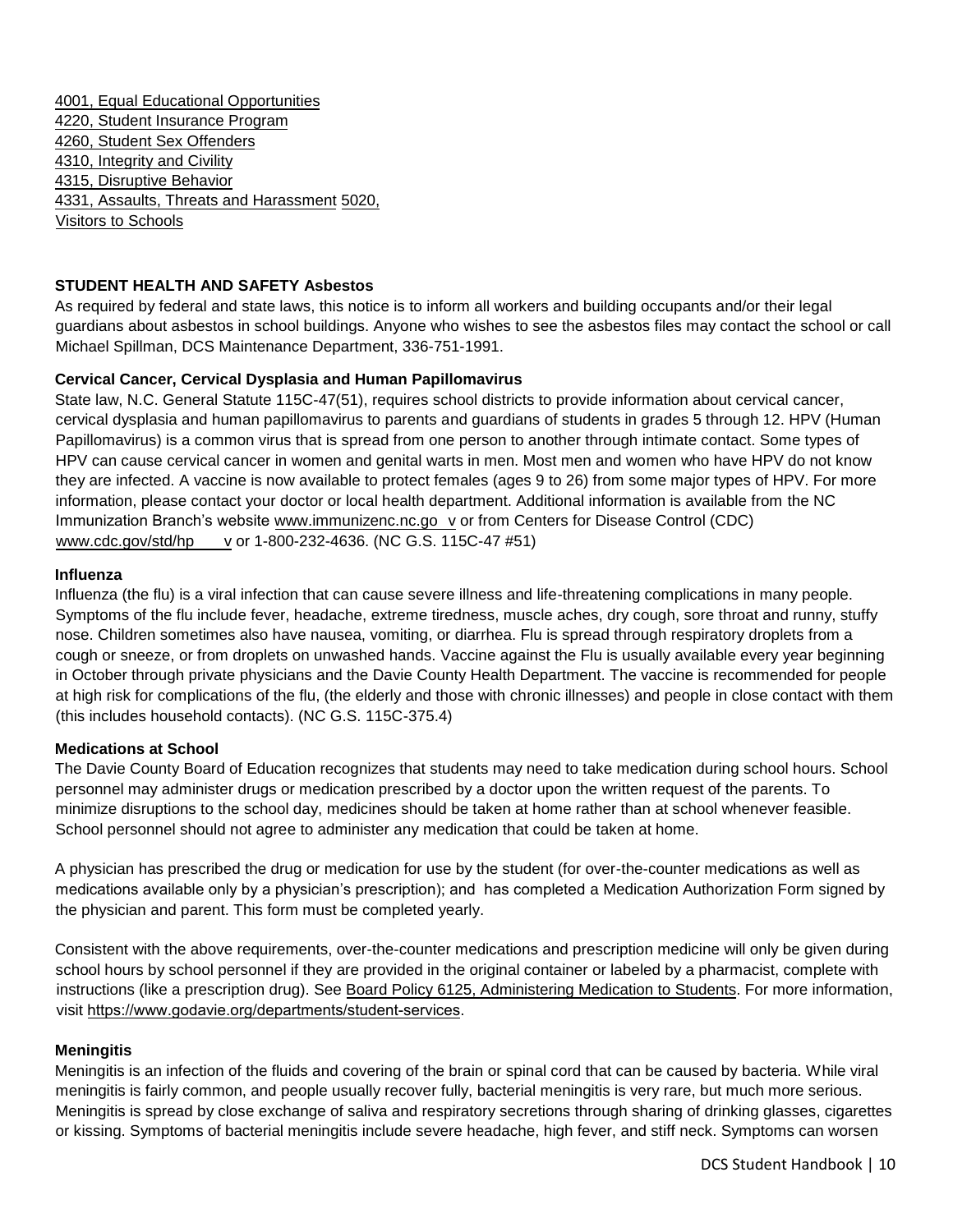very quickly, leading to unconsciousness, and even death. Children with any of these symptoms should be checked by a doctor right away. A vaccine against meningitis is available through private physicians and is recommended for students entering college. (NC G.S. 115C-375.4)

# **MRSA**

Methicillin Resistant Staphylococcus Aureus (MRSA) is an infection, caused by skin bacteria, "staph" that usually starts as a pimple or boil on the skin and must be treated with special antibiotics. MRSA has become a growing problem in students, especially athletes who are involved in contact sports, but anyone can become infected. Important tips about MRSA include:

- Everyone should wash hands frequently with water and soap.
- All athletes should shower thoroughly with antibacterial soap immediately after work-out or practice.
- Athletes should wash all athletic clothing and towels after each use. Do not share personal items.
- Carefully self check all skin daily for rashes, pimples or boils that get worse instead of better.
- Report rashes, open sores, pimples and boils to the team trainer or school nurse.
- Any suspicious rashes, boils or pimples should be checked by the student's health care provider to determine proper treatment.
- Avoid body contact with others or with share equipment if rash or pustules are present. All skin sores should be covered with an adhesive bandage and clothing for athletes.
- Students with MRSA should not participate in contact sports until released by a doctor.

#### **NC Safe Haven Law (G.S. 7B-500)**

A parent cannot be charged with a crime for voluntarily leaving an unharmed infant under 7 days old with a Safe Haven. Parents leaving the infant do NOT have to provide any information or name. They can be asked for this, but must be told they are not required to give it. Safe Havens that MUST accept the infant include: a hospital, health department, nonprofit health center, law enforcement officer (sheriff or police), social services worker, or certified EMS worker for a fire or EMS station. Any other adult CAN accept such infant, but is under no requirement to do so. (NC G.S. 115C-47 #52)

#### **Notification of Health Conditions**

It is the parent's responsibility at the beginning of each school year to inform their child's teacher and school nurse if there are medical conditions that require special measures during the school day. School nurses are available for health consultation, but are not present at every school on a daily basis.

#### **Pesticide Use by Schools**

Parents, guardians, custodians, and school staff are to receive annual notification on the scheduled pesticide use on school property.

North Carolina state law gives you the right to be notified annually of our school system's pesticide application schedule, and 72 hours in advance of pesticide applications made outside that schedule, but the latter only if you request notification ahead of time using the [request form.](http://davie.k12.nc.us/files/5914/6836/7830/Maintenance_-_Request_for_Notifications_Before_Non-Exempt_Pesticides_Applications.pdf)

Certain relatively low-risk pesticides are exempted from these notification requirements, including antimicrobial cleansers, disinfectants, self-contained baits and crack-and-crevice treatments, and any pesticide products classified by the US Environmental Protection Agency (EPA) as belonging to the US EPA's Toxicity Class IV, "relatively nontoxic" (no signal word required on the product's label). Your right to be notified extends to all non-exempt pesticide applications at your school or other non-school site (office building, garage, workshop, etc.), both indoor and outdoor pesticide applications, and including applications that take place over summer recess, holidays, weekends, or after school hours.

#### **School Violence Prevention Act**

School Violence Prevention Act requires that notice of the local policy shall appear in any school unit publication that sets forth the comprehensive rules, procedures, and standards of conduct for schools within the school. See Board Polic[y](https://boardpolicyonline.com/?b=davie&s=146689) [1710, Prohibition Against Discrimination, Harassment and Bullying](https://boardpolicyonline.com/?b=davie&s=936402) and Board Policy 1720, Discrimination, Harassmen [t](https://boardpolicyonline.com/?b=davie&s=146690) [and Bullying Complaint Procedure.](https://boardpolicyonline.com/?b=davie&s=146690)